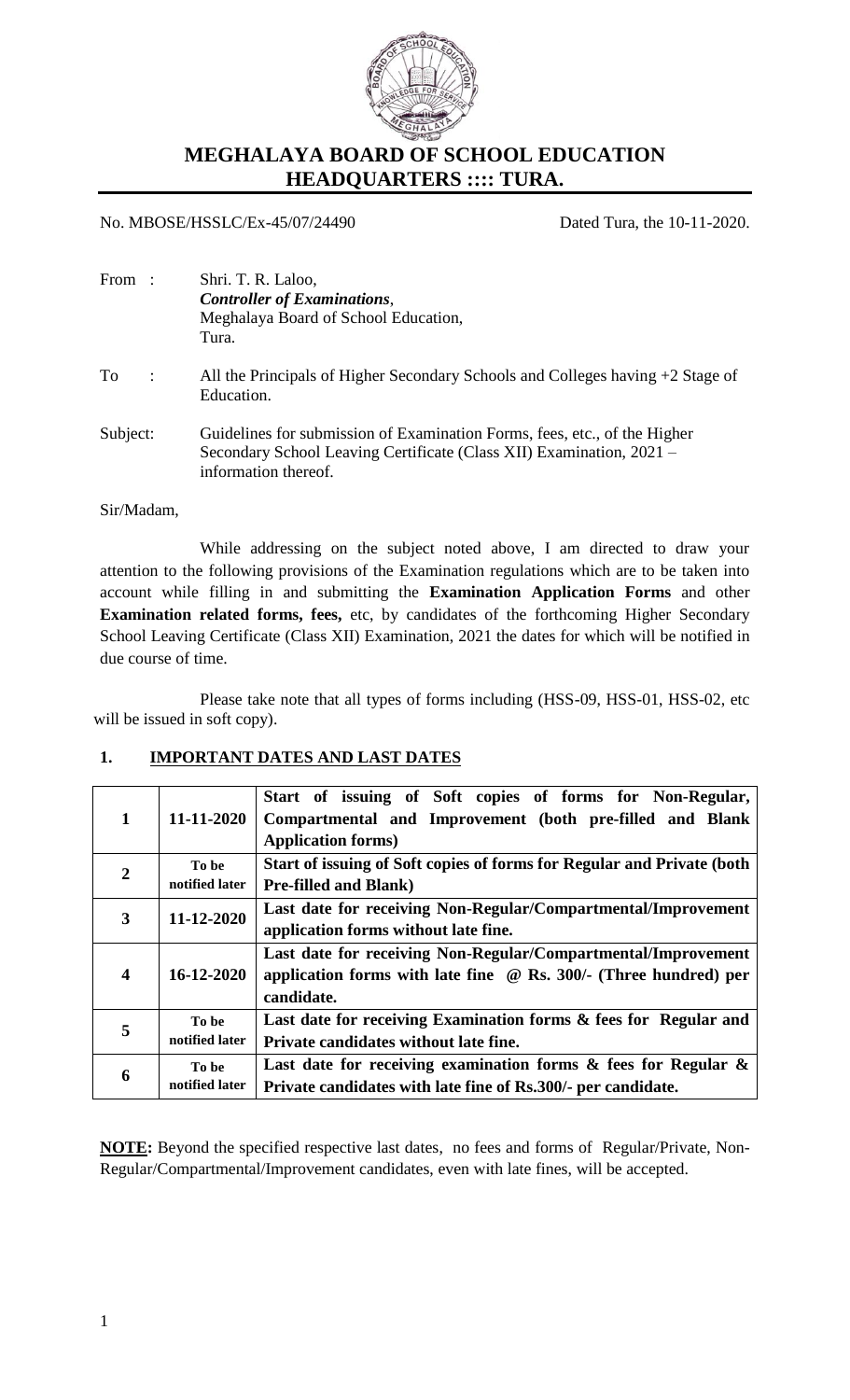#### **2**. **SUPPLY OF APPLICATION FORMS ( SOFT COPIES):**

| Sl.No          | Item                                                                                                                                                                 | Issued to                                              | <b>Important Note/Remarks</b>                                                                                                                                                                                                                                                             |  |  |
|----------------|----------------------------------------------------------------------------------------------------------------------------------------------------------------------|--------------------------------------------------------|-------------------------------------------------------------------------------------------------------------------------------------------------------------------------------------------------------------------------------------------------------------------------------------------|--|--|
| $\mathbf{1}$   | Pre-filled and Blank Forms<br>for Regular and Private<br>Candidates (All streams)                                                                                    | Heads of<br>Institution                                |                                                                                                                                                                                                                                                                                           |  |  |
| 2              | Pre-filled and Blank forms<br>for Non-Regular Candidates<br>(All Streams)<br>[For those who had failed in<br>HSSLC, 2020 and are not<br>eligible for compartmental]  | Officer-in-<br>charge of the<br>Centre                 | As per the Notification No. 832 dated<br>4.3.2019, all non-regular candidates of<br>HSSLC (including, compartmental and<br>improvement) are to submit their<br>Examination forms through the centre in<br>which they had previously appeared.                                             |  |  |
| $\overline{3}$ | Pre-filled Compartmental-<br>cum-Non-Regular forms.<br>(Arts/Science/Commerce)<br>[For those who had failed in<br>HSSLC, 2020 and are<br>eligible for compartmental] | Officer-in-<br>charge of the<br>Centre                 | should<br>be taken<br>Extra care<br>while<br>selecting the options in the form.<br><b>Option -A:</b> Compartmental<br><b>Option -B: Non-Regular.</b><br>Under no circumstances shall the Board<br>entertain any request for change in<br>options after the declaration of the<br>results. |  |  |
| $\overline{4}$ | <b>Blank Forms for</b><br><b>Compartmental Candidates</b><br>(Arts/Science/Commerce)                                                                                 | Centre<br>Officer-in-<br>Charge                        |                                                                                                                                                                                                                                                                                           |  |  |
| 5              | <b>Blank Forms for Improvement</b><br>Candidates<br>(Arts/Science/Commerce)                                                                                          |                                                        |                                                                                                                                                                                                                                                                                           |  |  |
| 6              | <b>Examination related forms</b><br>(HSS-01, HSS-02, HSS-09,<br>$etc.$ )                                                                                             | Heads<br>$\&$<br>Officer-in-<br>of<br>Charge<br>Centre |                                                                                                                                                                                                                                                                                           |  |  |

T**he Heads of Institutions/Officer-in-Charge shall download both the pre-filled as well as the blank examination forms from MBOSE website [\(www.mbose.in\)](http://www.mbose.in/) and supply to the concerned candidates for necessary verification and signature**. The forms are to be printed in black and white in A4 size (8.3" x 11.7") paper. Each form, whether pre-fill or blank, shall have both the sides printed in the following manner:-

- i. The front page, which in case of Pre-filled forms is customized for each candidate, with all the necessary information; and in case of blank forms, blank spaces are provided to fill in the required information and pasting of photograph.
- ii. In the back-page the applicable **Annexure** as indicated below are to be printed.

**Annexure A:** For Non-Regular, Compartmental and Improvement forms (both Prefilled & Blank)

**Annexure B:** For Regular and Private candidates (for both Pre-fill & Blank)

**Examination Application Forms**, complete in all respects, must be submitted to the Board in Hard Copy form. The Board shall **charge Rs. 5/- (Rupees Five ) only per Examination application form** at the time of submission of application forms.

In case the application forms cannot be downloaded from the MBOSE website due to technical reasons, the concerned Heads/Centre Officer-in-charge may inform us via e-mail to mbose\_tura@rediffmail.com.

Any queries regarding the procurement of soft copies of all HSSLC Examination forms may be made to the designated Nodal Officer(s): 1. Dr. B. R. Marak, Jt. Director, ITES Branch, MBOSE, Tura (Contact No. 8258856901) 2. Shri. J. S. Sangma, Dy. Director, ITES Branch MBOSE, Tura (Contact No.7005643221) 3. Shri Dennis Ch. Momin, Asstt. System Analyst, ITES Branch, MBOSE, Tura (Contact No. 7005441745).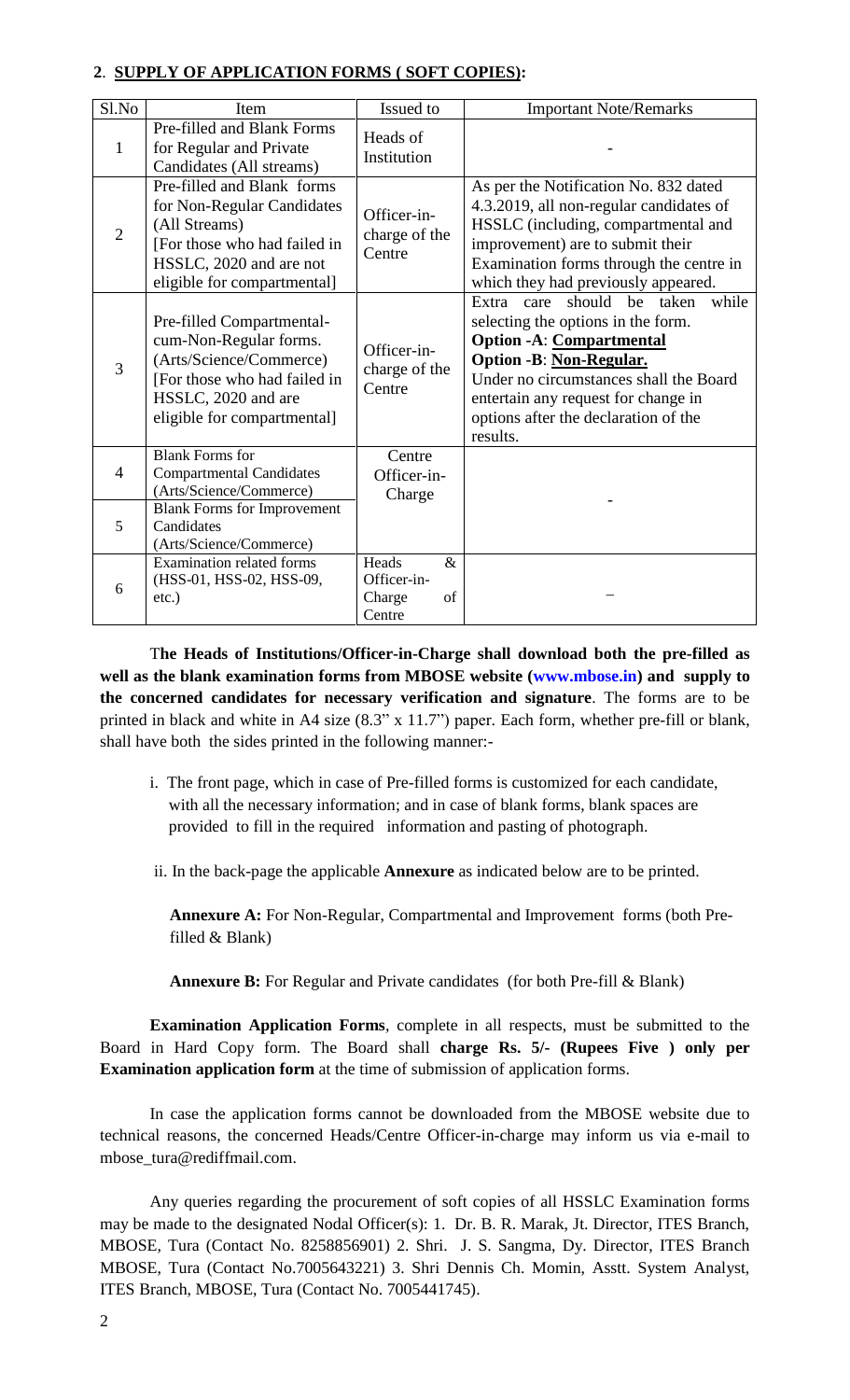All the other examination related forms HSS-01 (Statement of the number of candidatessubject-wise) and HSS – 02 (Statement of payment of fees), etc. are also available in soft copy in MBOSE website.

**3. REGULAR CANDIDATES:** Each Candidate should have passed the Selection Test conducted by the concerned institution and should submit a self-attested copy of the Mark Sheet of the Internal/Promotion Examination of Class XI in which he/she appeared and had passed. A self-attested copy of the Registration Card should also be submitted along with the application form.

**Pre-filled Examination Application Forms shall be made available to all the Regular candidates of Arts, Science and Commerce streams** and who have registered with the Board in the academic year, 2019. Candidates who have registered prior to or after the academic year, 2019, are required to fill in the **Blank Regular Examination Application Forms.** 

If there is any mistake in the particulars printed in the pre-filled forms, Candidates are required to correct with **red ball point pen only**. **Change of subjects can be corrected/rectified only after obtaining permission from the Board.**

## **4. NON-REGULAR CANDIDATES (WHO ARE NOT ELIGIBLE FOR COMPARTMENTAL) (SCIENCE, COMMERCE AND ARTS STREAMS):**

These are candidates who had failed in previous HSSLC Examination(s) in more than two subjects (excluding the additional subject) and are required to appear in all the subjects.

There is no carry over of Practical marks and therefore, it is mandatory for all the Non-Regular candidates offering subjects involving practicals to appear in the HSSLC Practical Examinations, 2021. Non-Regular Candidates of the Commerce stream are also required to submit the Project Works in the subjects wherever necessary. Heads of institutions concerned must inform the same to all the Non-Regular candidates who have opted for subjects involving Practical/Projects.

 **Pre-filled Examination Application Forms shall be supplied only to those Non-Regular candidates of Arts, Science and Commerce Streams who had appeared and had failed in the HSSLC Examination, 2020**. Candidates who had appeared prior to the HSSLC Examination, 2020 are required to fill in the Blank Non-Regular/Compartmental Examination Forms.

Candidates are required to re-check thoroughly, the duly filled in application form, viz. their **names**, last issued **roll numbers**, **registration numbers**, **subject-combination** etc. before submitting the same.

**It may be noted that no change of subject is allowed while re-appearing in the subsequent examinations** (as Non-Regular/Compartmental/Improvement).

#### **5. COMPARTMENTAL CANDIDATES:**

(a) Candidates who failed in one or two subject(s) only (excluding the Additional subject) can opt to appear in one or two failed subjects. They shall be categorized as Compartmental Candidates.

**Compartmental-cum-Non-Regular** pre-filled form has two options to be selected by the candidates.

**Option A:** To appear as compartmental in the failed subjects only. They can also appear for the failed additional subject if they wish to do so.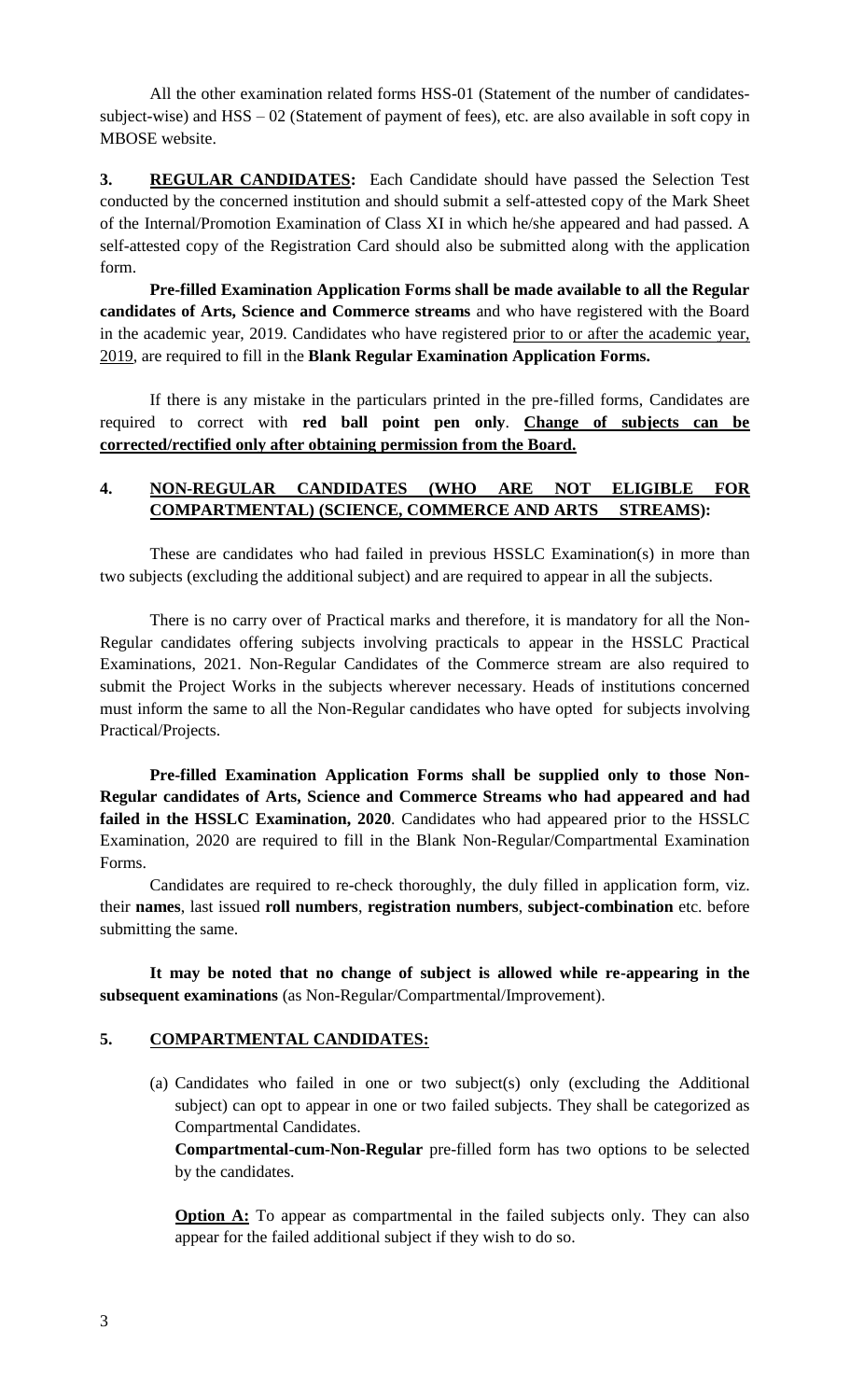**Option B:** To appear in all the subjects as a Non-Regular candidate (even though eligible for compartmental).

The following condition(s) will apply to the candidates of all streams.

- (b) Candidates failing in 3 or more subject(s) (excluding Additional subject) will have to appear in all the subjects irrespective of the total marks secured.
- (c) A candidate offering subjects involving practicals will be required to attend at least 20 practical classes in each subject to the satisfaction of the institution concerned. They are also required to appear the Practical/submit Project reports wherever necessary when re-appearing the HSSLC Examination, 2021.

#### **NOTE: UNDER NO CIRCUMSTANCES SHALL THE BOARD ENTERTAIN ANY REQUEST FOR CHANGING THE OPTIONS AFTER THE DECLARATION OF RESULTS.**

#### **6. IMPROVEMENT CANDIDATES:**

The candidates who passed HSSLC, 2020 shall be allowed to improve their performance in either one/two or all the subjects as per the current scheme of studies of the Board if they wish to do so. Candidates as such can also appear for the failed additional subject. Such candidate(s) shall be allowed only one chance i.e. in the next examination for improvement of performance. However, these candidates should obtain prior permission from the Board in order to appear for the said.

Therefore, candidates who had passed the HSSLC Examination, 2020 and wish to improve their performance in the HSSLC Examination, 2021 are required to fill in the **Blank Improvement Form only**. Candidates are allowed to appear either in one or two or in all the subject(s) (including the failed additional subject) and the candidates of all streams shall be allowed to avail this provision. They shall have to appear the Practical Examinations in subjects involving Practicals or Project works.

The Board, in its 134<sup>th</sup> Board Meeting held on 22<sup>nd</sup> September, 2017 Vide Agenda No. 22 has decided to issue a consolidated marksheet if there is/are any improvement in mark(s), after the candidate surrenders the previous original Marksheet.

### **7. REGISTRATION:**

All candidates should be registered to the Higher Secondary Section of the Board prior to appearing in the HSSLC Examination, 2021. The Board in its Examination Committee meeting held on  $22<sup>nd</sup>$  August, 2016 vide Agenda No. 8 has decided to make the Registration Number permanent for those candidates who have registered on or after the year 2010. However, candidates registered prior to 2010 are required to revalidate the registration if the validity, which is 7 years, has expired.

**8.** The limitation of three chances will continue for the Science and Commerce Stream candidates and they shall be allowed to appear only in two consecutive examinations.

# **AS PER THE NOTIFICATION NO.858 DATED TURA, THE 30TH JULY, 2019, THE NUMBER OF ATTEMPTS IN HSSLC (ARTS) STREAM SHALL BE LIMITED TO 5 ATTEMPTS IN 5 CONSECUTIVE YEARS W.E.F. HSSLC, 2020.**

It may be mentioned that a failed candidate of the HSSLC Science or Commerce Stream is allowed to join another stream as a Regular student, for example, from Science to Commerce/Arts and from Commerce to Arts (but never vice versa) provided the Principal is satisfied with the record of the candidate. Such a student is allowed to take admission directly in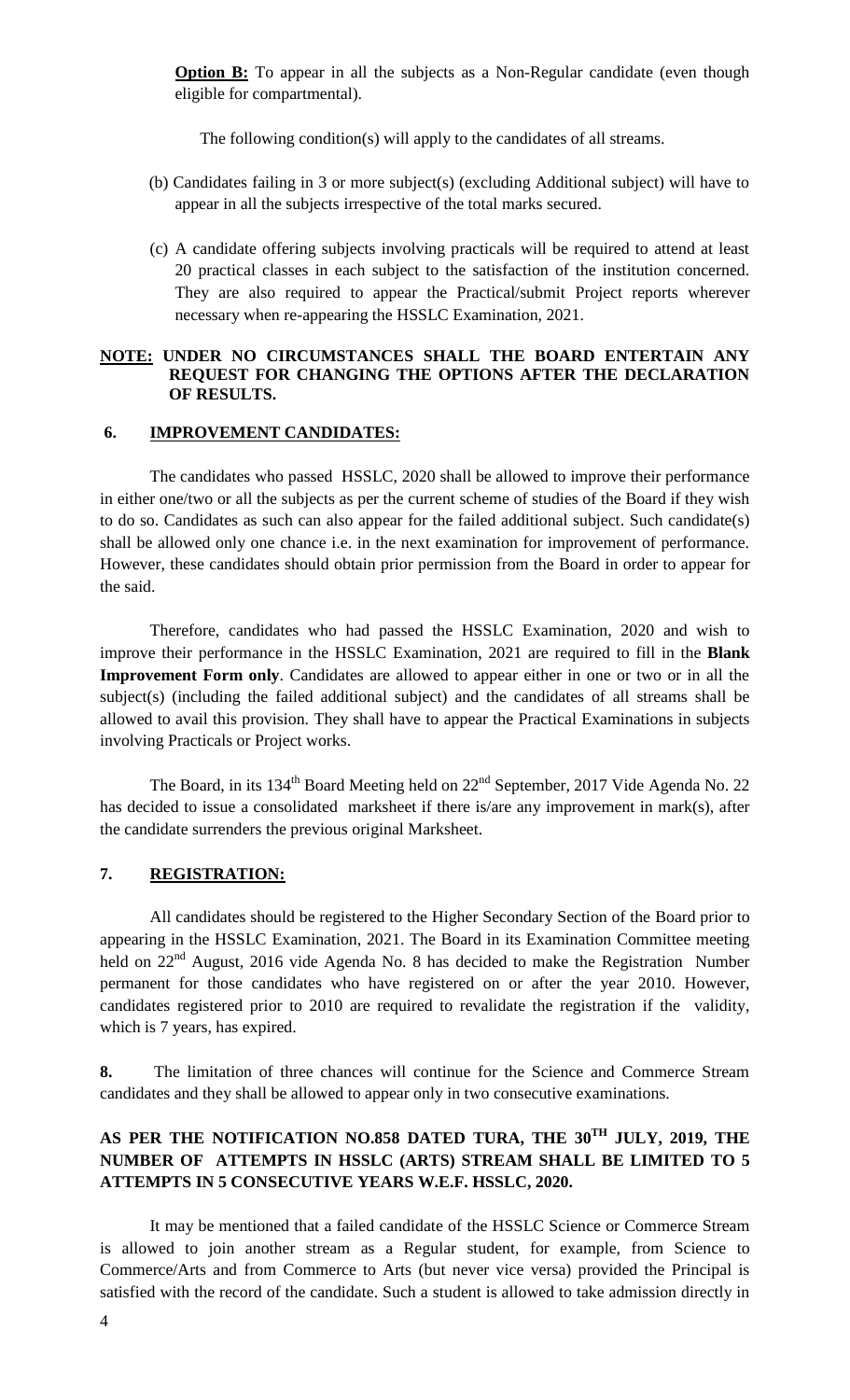Class XII in Arts/Commerce Streams without having to clear Class XI (Arts/Commerce), with prior permission from the Board. Permission for this is to be taken within one month from the declaration of HSSLC Results.

**9.** Candidates (Science & Commerce) who passed the Selection Test but were unable to appear at the examination of that year will be allowed to appear at the subsequent two examinations, provided such candidates have attended 20 practicals in each subject during the academic session. These candidates should also appear the Selection Test and be eligible to do so for the above.

# **10. PRIVATE CANDIDATES (Arts Stream only).**

- (A) A Private candidate is a student who has not attended regular classes for three years or more after passing HSLC or SSLC Examination or its equivalent. He/she will be eligible to appear at the HSSLC (Arts) Examination subject to certain conditions as specified below:
	- (i) **Permission for appearing at the Class XI Internal/Promotion Examination** should be submitted to the Board through the Head of the Institution where he/she intends to appear for the Examination at least 7 (seven) months before the examination with a **permission fee of Rs. 220/-**
	- (ii) A Private candidate shall **register with the Board** before appearing in Class XI Internal/Promotion Examination by payment of Rs. 250/- as registration fee.
	- (iii) A Private candidate shall have to pass the Internal/Promotion Examination of Class XI conducted by an institution in the second year after passing HSLC or SSLC Examination with prior permission of the Board.
	- (iv) Private candidates who have cleared Class XI Internal Examination will be eligible to appear for the final examination of the Board in the following year only and he/she will have to pass the Selection Test.
- (B) In cases where students who attended regular classes in an unaffiliated and un-recognised Institutions and having been unsuccessful in the Test shall have to pass the Selection Test to be eligible to appear the HSSLC Examination as a **Private II Candidate also**.
- (C) (i) **Private Candidates** (if employed) shall have to submit employment certificate with **"No Objection Certificate"** from the employer.
	- (ii) Private candidates, when permitted, shall have to pay other Examination fees prescribed by the Board.
	- (iii) Private candidates shall not be permitted to offer any subject(s) that involves practicals.
	- (iv) No Private candidates shall appear in Science, and Vocational streams.
- (D) Candidates from those institutions who have not received "Opening Permission from the Government are allowed to appear the HSSLC Examination, 2020 as Private Candidates. This condition will apply only for the Arts and Commerce Streams candidates.

# **11. Application should be submitted to the Board along with the following**:

(a) All Non-Regular/Compartmental/Improvement candidates should submit selfattested photo copies of **Marksheet and Admit Card** of the latest HSSLC Examination and **Registration Card**.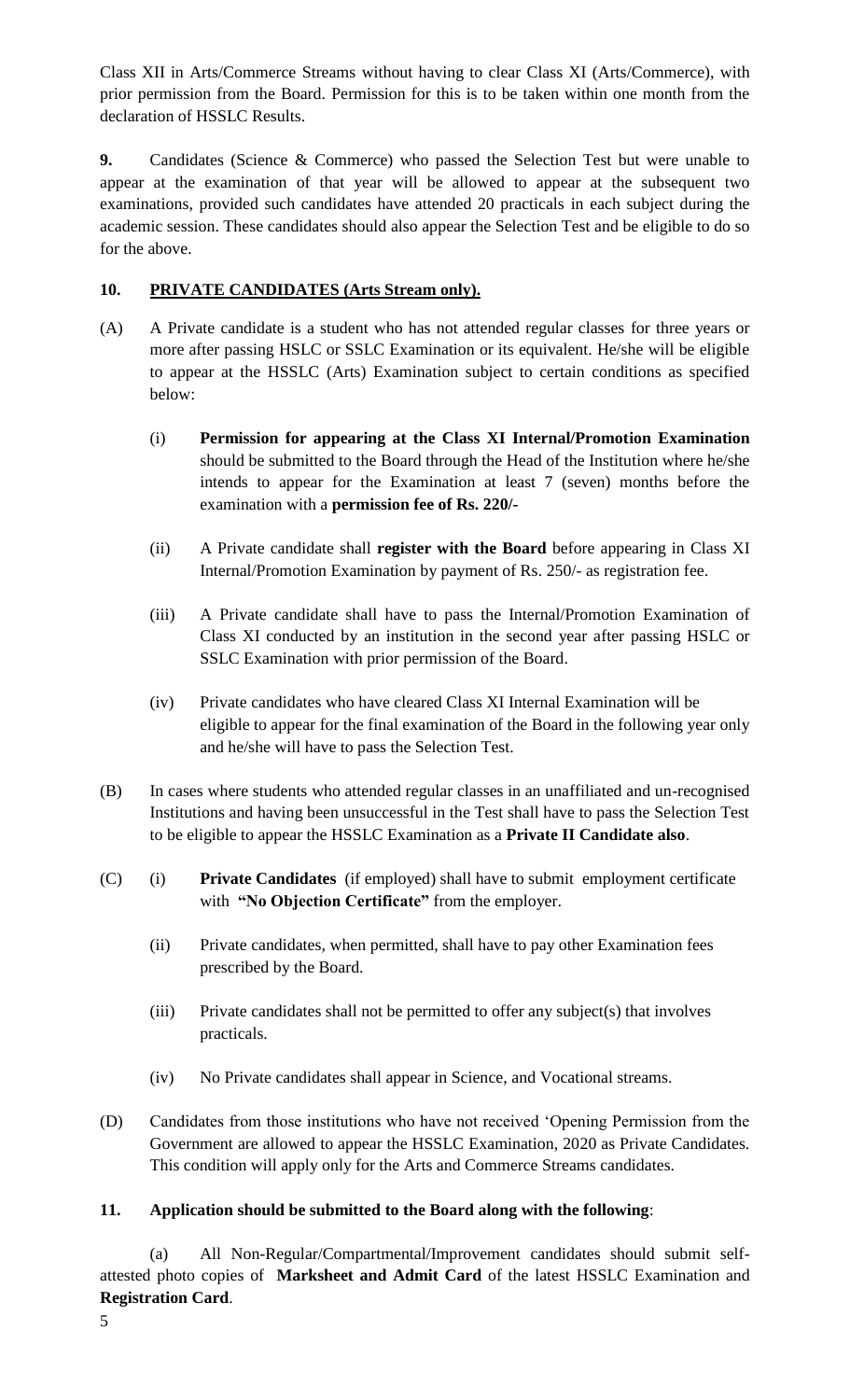(b) All Regular and Private candidates should submit self attested copies of: Marksheet of Class-XI Promotion Examination, Marksheet of SSLC or its equivalent and Registration Card.

(c) All categories of **Non-Regular/Compartmental/Improvement Candidates/Private Candidates** specified above should pay **permission fees of Rs. 220/-** along with other examination fees (if the same has not been paid earlier).

(d) Candidates filling up the Blank Examination Application Forms are required to affix a passport sized Photograph on the space provided in the form.

### **NOTE: Examination results of candidates who have not registered with the Board are liable to be withheld/cancelled.**

#### **12. Exemption to Differently-Abled candidates:**

(a) Differently-abled candidates are those who are visually impaired, hearing impaired, spastic and dyslexic, or with low vision, loco motor disability, mental retardation and mental illness.

### (b) **Hearing impaired candidates are exempted from appearing in MIL/Alternative English subject.**

(c) All differently-abled candidates are exempted from payment of Examination fees.

#### **13. EXAMINATION AND OTHER FEES**

The Examination fees have been revised as per **Notification No. 749 Dated Tura, the 1st September, 2016.** The Examination fees to be paid by the Regular/Non-Regular/Compartmental/Improvement/Private candidates who will be appearing in the Higher Secondary School Leaving Certificate Examination, 2021 are as follows: -

- i. **Regular Candidate without practicals** Rs. 1000/- (Examination fees Rs. 400/-, Mark Sheet + Original Certificate + Admit Card fees Rs. 380/-,Centre fees Rs. 220/-)
- ii. **Regular Candidate with practical in one subject**: Rs. 1130/- {Examination fees Rs. 400/-, Mark Sheet + Original Certificate + Admit Card fees Rs. 380/-, Centre fees Rs. 220/-, Practical fees for one subject is Rs. 130/-, (Rs. 50/- to be paid to the Board and Rs. 80/- to be retained by the centre)}.
- **iii Regular Candidate with practicals in two subjects** Rs. 1260/- {Examination fees Rs. 400/-, Mark Sheet + Original Certificate + Admit Card fees Rs. 380/-, Centre fees Rs. 220/-, Practical fees for two subjects is Rs. 260/-, (Rs. 100/- to be paid to the Board and Rs. 160/- to be retained by the centre)}.
- iv. **Regular Candidate with practical in three subjects** Rs. 1390/- {Examination fees Rs. 400/-, Mark Sheet + Original Certificate + Admit Card fees Rs. 380/-, Centre fees Rs. 220/-, Practical fees for three subjects is Rs. 390/-, (Rs. 150/- to be paid to the Board and Rs. 240/- to be retained by the centre)}.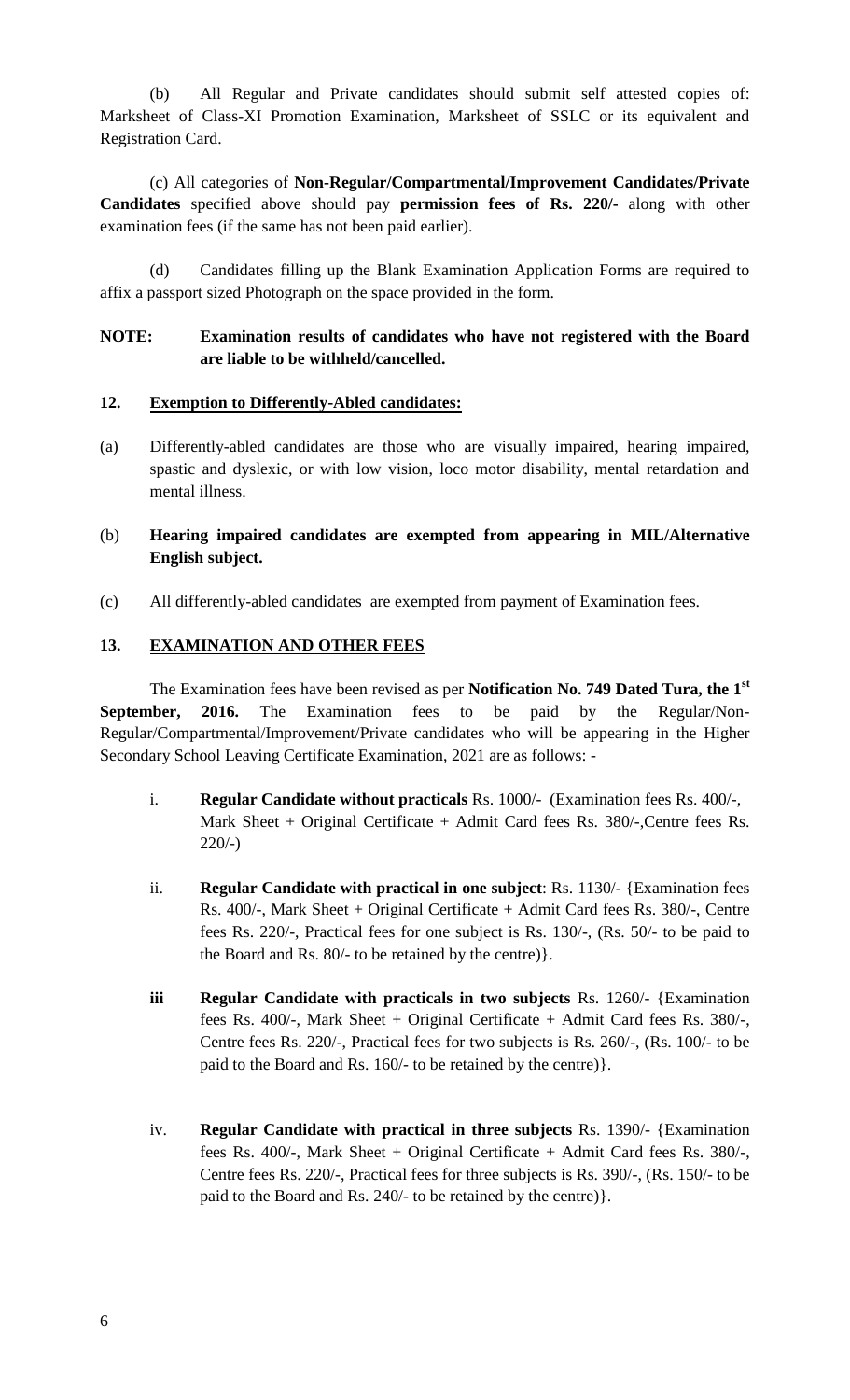- v. **Regular candidate with practical in four subjects** Rs. 1520/- {Examination fees Rs. 400/-, Mark Sheet + Original Certificate + Admit Card fees Rs. 380/-, Centre fees Rs. 220/-, Practical fees for four subjects is Rs. 520/-, (Rs. 200/- to be paid to the Board and Rs. 320/- to be retained by the centre)}.
- vi. **Non-Regular/Compartmental/Improvement without practical** Rs.1220/- (Examination and other fees Rs. 1000/-, Permission fees Rs. 220/-).
- vii. **Non-Regular/Compartmental/Improvement with practical in one subject** Rs. 1350/- {Examination and other fees Rs. 1000/-, Practical fees for one subject is Rs. 130/- (Rs. 50/- to be paid to the Board and Rs. 80/- to be retained by the centre) Permission fees Rs. 220/-}.
- viii. **Non-Regular/Compartmental/Improvement with practical in two subjects** Rs. 1480/- {Examination and other fees Rs. 1000/-, Practical fees for two subjects is Rs. 260/- (Rs. 100/- to be paid to the Board and Rs. 160/- to be retained by the centre) Permission fees Rs. 220/-}.
- ix **Non-Regular/Compartmental/Improvement with practical in three subjects** Rs. 1610/- {Examination and other fees Rs. 1000/-, Practical fees for three subjects is Rs. 390/- (Rs. 150/- to be paid to the Board and Rs. 240/- to be retained by the centre) Permission fees Rs. 220/-}.
- x. **Non-Regular/Compartmental/Improvement with practical in four subjects** Rs. 1740/- {Examination and other fees Rs. 1000/-, Practical fees for four subjects is Rs. 520/- (Rs. 200/- is to be paid to the Board and Rs. 320/- to be retained by the centre) Permission fees Rs. 220/-}.
- xi. **Private Candidate** Rs. 1220/- (Examination fees Rs. 400/-, Mark Sheet + Original Certificate + Admit Card fees Rs. 380/-, Centre fees Rs.220/-) Permission fees of Rs. 220/- having been paid earlier at the time of seeking permission.
- **Note:** (a) Centre fees collected @ Rs. 220/- per Candidate and Rs. 80/- per subject in Practicals should be retained by the Centre and utilized for centre contingencies including –
	- (i) Payment of remuneration of examination personnel in the examination centre (Officer-in-Charge and Asstt. Officer-in-Charge of the centre, Invigilators/Practical Internal Examiners, Laboratory Asstt., Grade IV and such other remunerations).
	- (ii) All postal charges, transport charges, stationery articles/laboratory items like acids, specimens etc.
	- (b) If an Institution is clubbed to another institution which is declared as a Centre of HSSLC Examination, the entire amount of Centre Fees/Practical Fees (to be retained by the Centre) may be placed at the disposal of that Centre.

### **14. ENVIRONMENTAL EDUCATION GRADE**

The Environmental Education Grade of all the Regular Candidates of Arts, Science Commerce and Vocational streams are to be furnished in the space provided in the Examination Application Form after the procedure of Internal assessments in the subject is completed. This is with reference to the **Notification No. 222 dated Tura, the 27th July, 2012** issued by the Board.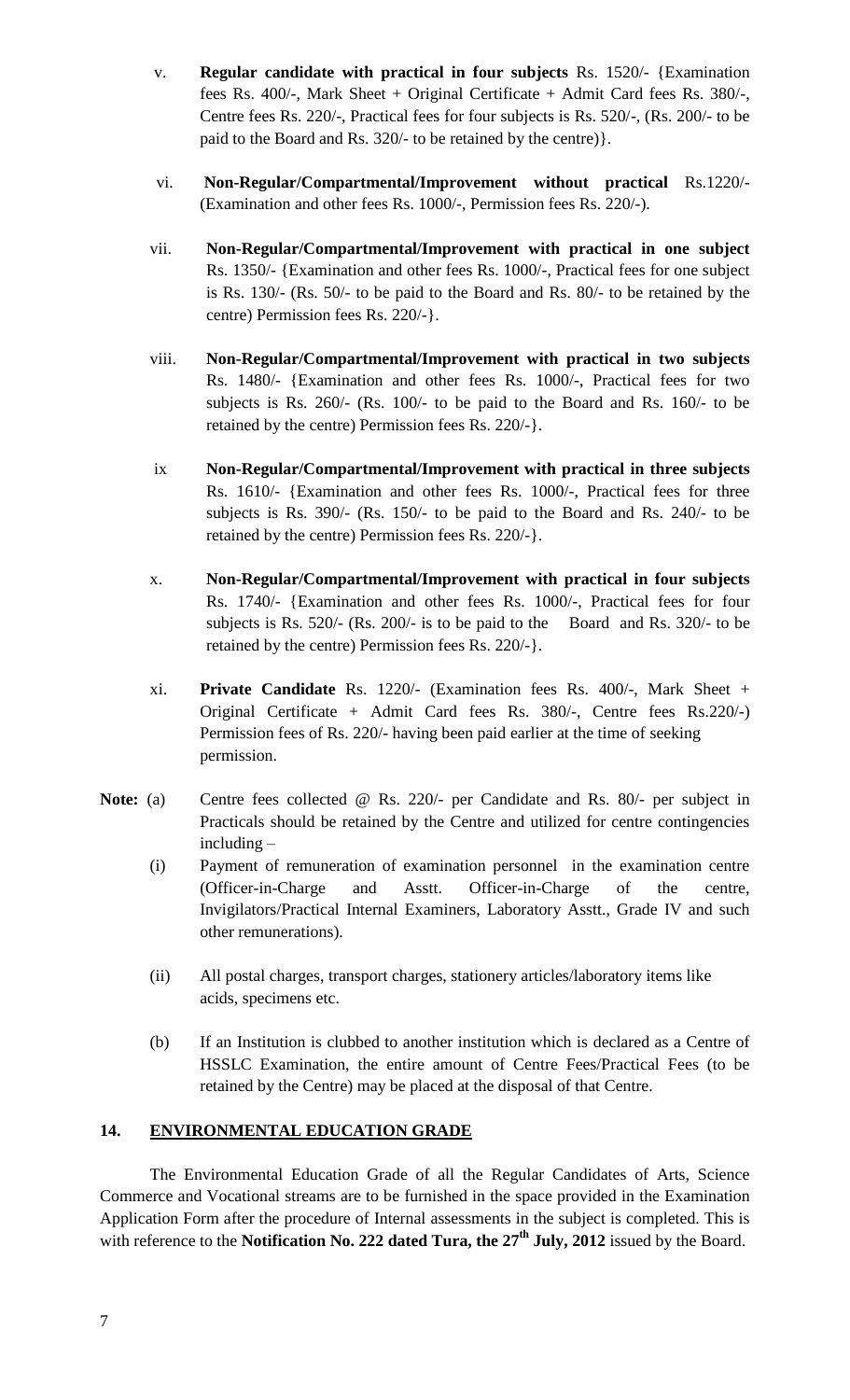**GRADES: Internal assessments in Class XI and Class XII in Environmental Education, letter grades will be awarded on a five point scale as noted below:**

| <b>Grades</b> | <b>Implication</b>   | <b>Equivalence to numerical markings</b> |
|---------------|----------------------|------------------------------------------|
|               | Excellent            | $86\% - 100\%$                           |
|               | Very Good            | 76% - 85%                                |
|               | Good                 | 56% - 75                                 |
|               | Average              | $36\% - 55\%$                            |
|               | <b>Below Average</b> | $0 - 35\%$                               |

### 15. **STATEMENT OF CANDIDATES** (in form no. HSS – 09)

- **i)** Form HSS-09 in excel format, with the names/particulars of the candidates already filled in, shall be made available in soft copy from (legal size: 8.5" x 13.5" inches).
- **ii)** Separate statements, stream-wise for each category of candidates as indicated below are to be prepared in form No.HSS-09 in excel format by extracting/deleting or adding the name/particulars of the candidates. Each HSS-09 statement are to be printed in legal size (8.5" x 13.5" inches) paper and submitted in duplicate.

## **In no circumstances, more than one category should be shown in the same sheet.**

- 1. Male Regular
- 2. Female Regular
- 3. Male Non-Regular
- 4. Female Non-Regular
- 5. Male Private
- 6. Female Private
- 7. Male Improvement.
- 8. Female Improvement.
- 9. Male Compartmental.
- 10. Female Compartmental.
- 11. Male differently-abled Candidates.  $\bigcap$  Disability certificate from a
- 12. Female differently-abled Candidates.  $\{$  Competent authority is to be

attached.

## **16. USE OF ABBREVIATIONS WHILE FILLING IN THE STATEMENT OF CANDIDATES IN FORM NO. HSS- 09**

For easy identification of subjects during tabulation work and future references, the following instructions may strictly be followed:

- (a) While filling in the subject combinations in column no. 4 (subjects), MIL/Alternative English should be written within brackets in their respective abbreviations (see Annexure – I).
- (b) The order given in the LIST OF ABBREVIATIONS and attached to Form No. HSS – 09 should strictly be followed when filling column No. 4 under the heading, "Subjects" in Form No. HSS – 09.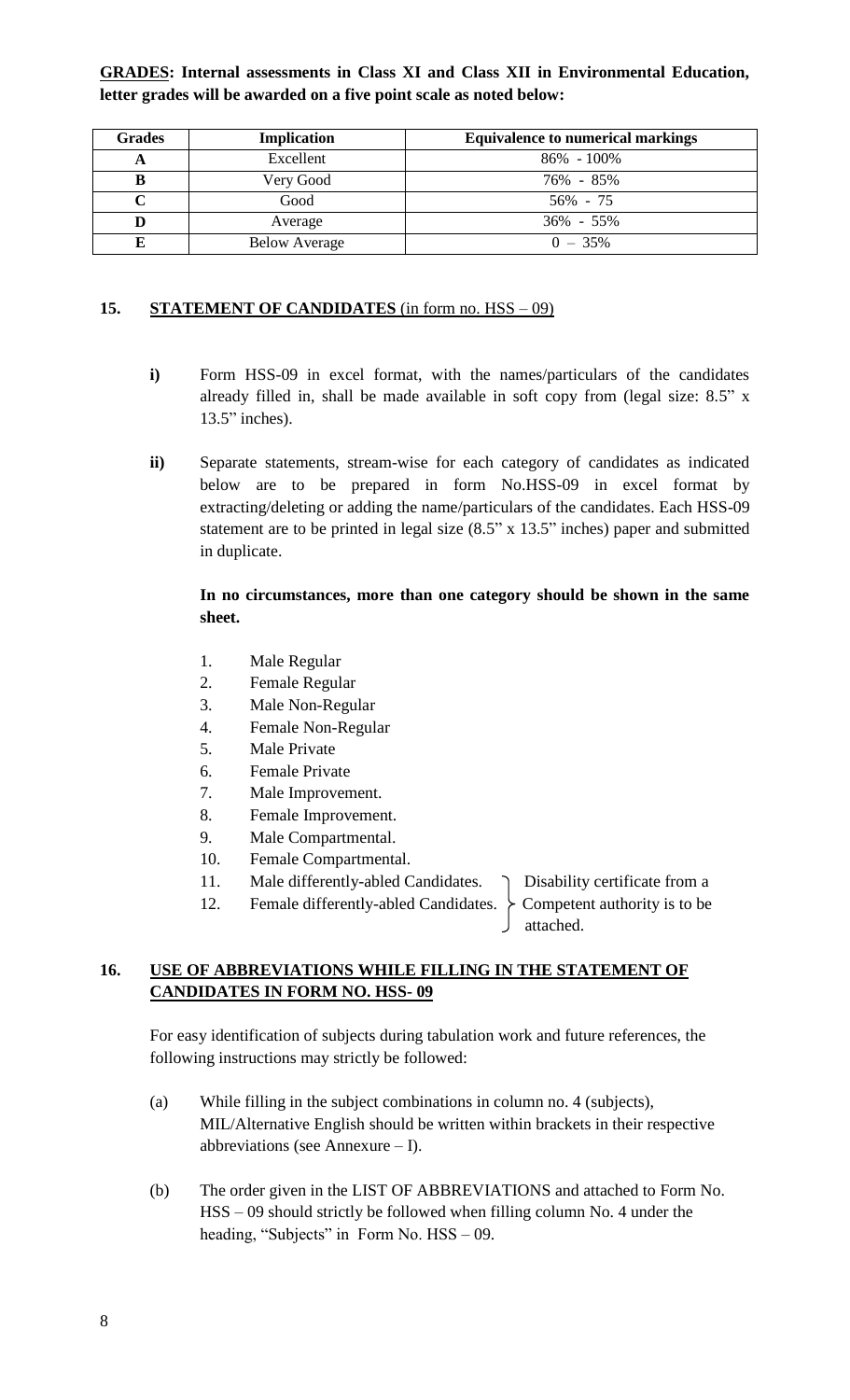Examples are as follows:

## **A. ARTS STREAM**

## **Example – I**

(i) MIL – Khasi, Political Science, Education, History, Philosophy (Additional) should be filled in the following order.

(K), Ps, Ed, Hs, (in column 4) Phl (in column 5) and not in any other order.

(ii) Political Science, Education, History, Philosophy, MIL-Garo (Additional) should be filled in the following order.

Ps, Ed, Hs, Phl (in column4) (G) (in column 5) and not in any other order.

# **B. SCIENCE STREAM**

# **NOTE: - While filling in the elective subjects Physics and Chemistry should always be written first.**

## **Example – II**

(i) Alternative English, Physics, Chemistry, Mathematics, Computer Applications (Additional) should be filled in the following order:

(Ae), Ph, Ch, M (in column 4) CAP (in column 5) and not in any other order.

(ii) Physics, Chemistry, Biology, Mathematics, MIL – Khasi, (Additional) should be filled in the following order –

Ph, Ch, Bio M (in column 4)( K) (in column 5) and not in any other order.

# **C. COMMERCE STREAM**

# **Example – III**

MIL-Hindi, Economics, Accountancy, Business Studies, Computer Science (Additional).

(H), Ec, Ac, Bs, (in column 4) CS (in column 5)

### **Example – IV**

Economics, Accountancy, Business Studies, Mathematics, Entrepreneurship (Additional) Ec, Ac, Bs, M (in column 4) En (in column 5)

# **D. VOCATIONAL STREAM:**

### **Example – V**

Computer Techniques, On-the-Job-Training, Maths, Economics CT, OJT, (in column 4)M, (in column 5) Ec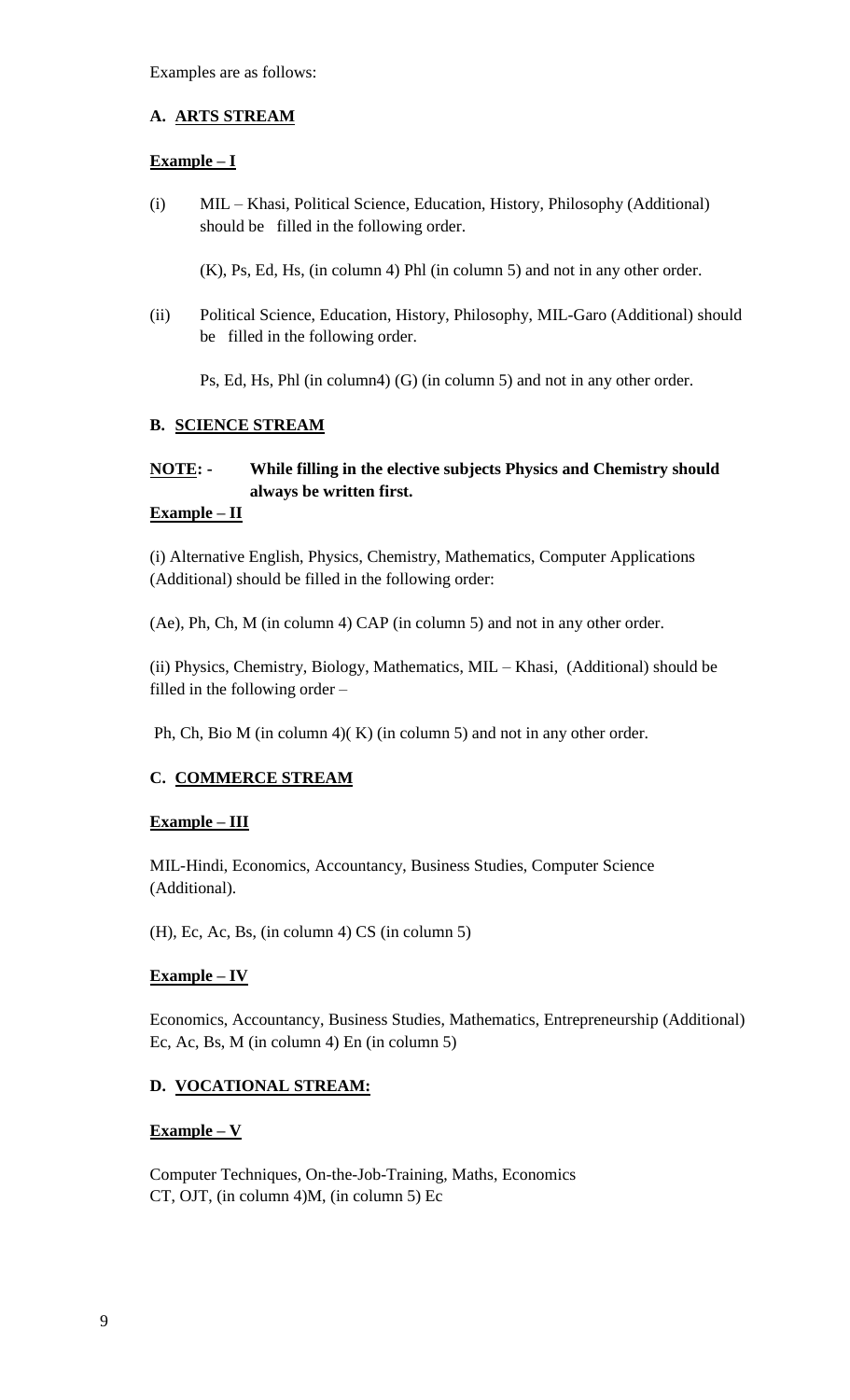**NOTE:-** *(a) Form No. HSS – 01 (Statement of the number of candidates-subject wise) and Form No.HSS-02 (Statement of payment of fees) is to be filled in by the institution and forwarded to the Board's office along with the fees and other forms.*

> *(b) Examination and other fees should be paid in Demand Draft addressed to "The Executive Chairman, Meghalaya Board of School Education, Tura" payable at State Bank of India, Tura or Meghalaya Co-operative Apex Bank, Tura or deposit directly into the Board's Account Number given below and then submit the original Bank's counterfoil to the Board (a photo copy may be retained by the institution for future reference).*

- *1. State Bank of India, New Tura Branch IFSC Code SBIN0006493 Account No. 36743928890.*
- **2.** *Meghalaya Co-operative Apex Bank, Araimile Branch IFSC Code YESBOMCA032 Account No.702032033259.*

## **17. SUBMISSION OF EXAMINATION FORM(S):**

(1) Verified pre-filled application forms and the Blank Application Forms should be duly certified by the Head of the Institution before submission to the Board.

- (2) The duly filled in Examination Application Forms should not be folded and over written. It should be clean and free from dust as it will be computer scanned.
- (3) The Examination Form and the other enclosures should not be pinned/stapled together.
- (4) The Examination forms, statement Form (HSS-09) and other documents/enclosures of the Candidate should be separately packed in serial order.
- **NOTE:(a) REGARDING THE REGULAR CANDIDATES, ALL INSTITUTIONS ARE REQUESTED TO SUBMIT THE EXAMINATION APPLICATION FORMS OF ONLY THOSE CANDIDATES WHO APPEARED AND PASSED THE SELECTION TEST CONDUCTED BY THE CONCERNED INSTITUTION.** 
	- (b) THE FORMS OF THE CANDIDATES WHO FAILED IN THE SELECTION TEST ARE NOT TO BE SENT TO THE BOARD. ONLY THEIR NAMES AND REGISTRATION NUMBERS ARE TO BE FORWARDED TO THE BOARD.

### **18. SCHEME OF STUDIES.**

In pursuance of Government decision vide notification **No.EDN-172/2002/421 dated 23/03/2018** the Board has adopted CBSE/NCERT Syllabus and NCERT/CBSE Textbooks vide **Notification No.29 Dated Tura, 3rd May, 2018**. The NCERT/CBSE syllabus is in effect since HSSLC Examination, 2020 onwards in the following subjects:

**(i) Physics (ii) Chemistry (iii) Mathematics (Science/Commerce/Arts) (iv) Biology** 

**(v) Economics (Arts/Commerce) (vi) Accountancy (vii) Business Studies (viii) Entrepreneurship (ix) Informatics Practices/Computer Science (Science/Commerce/Arts). HSSLC Examination shall be conducted for old course as well, in the above mentioned subjects. Thus, there will be 2(two) types of Questions Papers: The old course and the new course in each of the above mentioned subjects.**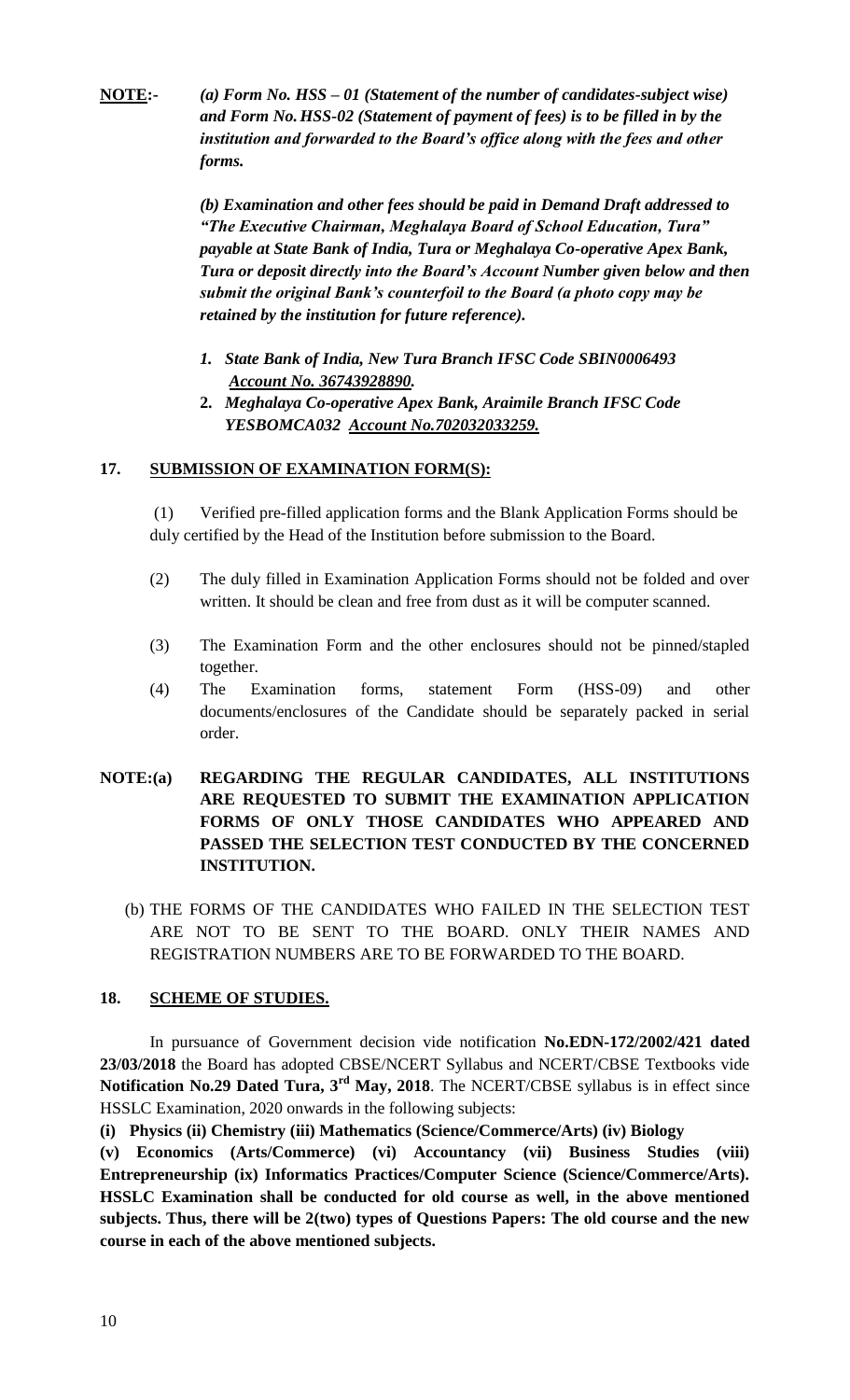## **Please take note of Notification No.853 dated 28/6/2019, wherein it has been notified that the HSSLC examination in the old course of studies (involving above mentioned subjects) shall be conducted for two years only i.e., in the years 2020 and 2021**.

For rest of the subjects, the scheme of studies for HSSLC Examination, 2021 shall be as per the existing curriculum & syllabus for the Higher Secondary stage of Education of Meghalaya Board of School Education (MBOSE).

19. **These guidelines (if not all the pages, at least page No. 1,2,3 & 4) must be put up in the Notice Board of the institutions for the information of the candidates.**

 $(T. R.$  Laloo  $)$ *Controller of Examinations*, Meghalaya Board of School Education, Tura.

No. MBOSE/HSSLC/Ex-45/07/24991-25490 Dated Tura, the 10-11-2020. **Copy forwarded to:** -

- 1. The Executive Chairman, Meghalaya Board of School Education, Tura.
- 1. The Director, School Education and Literacy, Meghalaya, Shillong.
- 2. Joint Director, ITES, MBOSE, Tura for necessary action.
- 4. Joint Director, Meghalaya Board of School Education, Shillong Office, Shillong
- 5. Officers of Examination Branch, MBOSE, Tura/Shillong.
- 6. The District School Education Officers, Shillong / Nongstoin / Jowai / Nongpoh / Tura /Williamnagar/Baghmara/Mawkyrwat/Khliehriat/Resubelpara/Ampati.
- 7. Office Copy.

 ( T. R. Laloo ) *Controller of Examinations*, Meghalaya Board of School Education, Tura.

\*\*\*\*